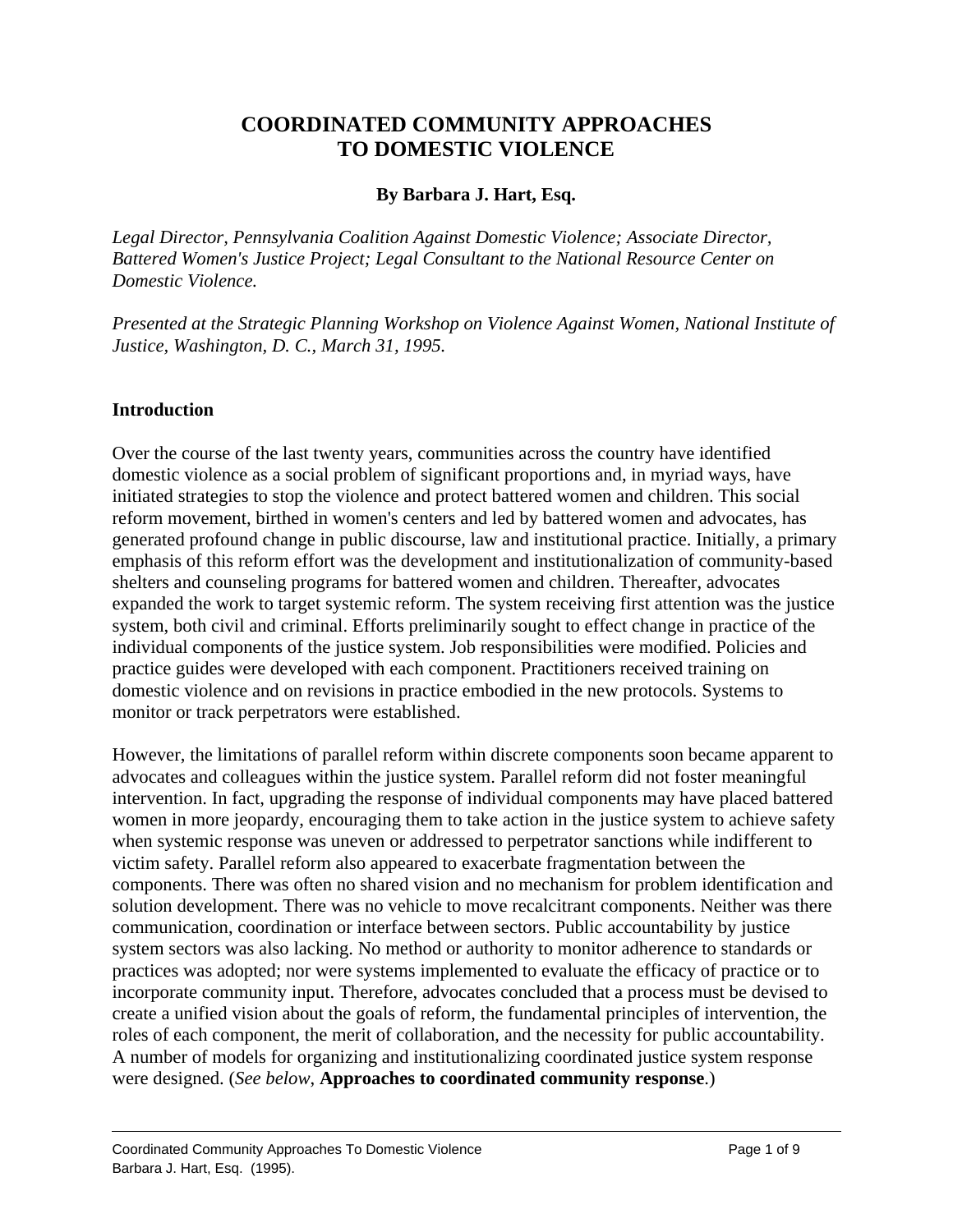One unanticipated outcome of increased intervention by the justice system was a sharp increase in demand for individual advocacy and supportive services of domestic violence programs. Programs instituted civil and criminal advocacy components to assure that battered women are informer about participation in the justice system and able to safely and effectively participate therein. Victims may become reluctant or unable to participate in the justice system if their basic safety and survival needs are not met during the pendency of civil and criminal proceedings. Other essential supportive services include temporary housing, food, clothing, counseling, transportation, child care, safety planning, relocation resources, and employment development. Domestic violence programs are significantly underfunded in most communities, such that as many as one in five battered women are not able to access essential services.

In recent years, those engaged in reform efforts identified other essential activities for coordinated community response. It became apparent that the interventions developed were often not culturally sensitive. Issues of race, language, religion, culture, class, kinship networks, and perspectives on the efficacy of participation in legal process, all must be factored into crafting culturally sensitive practice. This work has begun. With the enactment of the Americans with Disabilities Act of 1990, P. L. 101-336, domestic violence programs began to make structural change in offices and shelters to accommodate victims with physical disabilities, to develop communications systems for advocacy with deaf or hard of hearing impaired battered women, and to create effective programs for battered women with mental disabilities. Advocates are working with colleagues in the justice system to identify the ways that the justice system can eliminate barriers to victims with disabilities. Systemic reform has just begun. In many regions of this country rural battered women confront critical barriers to safety and justice; transportation, communication and housing. Collaborative efforts continue to craft solutions to these impediments.

Few justice system personnel have been willing to grapple with the fact that some battered women are charged with crimes but are, nonetheless, victims of crime requiring the protections that the civil and criminal justice systems afford. Battered women sometimes are coerced into criminal conduct by their abusers; forced to write bad checks, purchase controlled substances, engage in prostitution, convert food stamps into cash, complete fraudulent loan applications, steal to clothe their children, etc. Other battered women who have fought back to escape from a batterer or to stop his violence have been arrested and charged with assault or homicide. In a number of communities, advocacy, counseling and legal services for battered women defendants are included in the plan for coordinated community response.

Undertakings in the health care system, in educational institutions, in religious organizations, among providers of service for the homeless, in batterer education and treatment services programs, in the business sector, in civic groups, and in neighborhoods have also burgeoned over the last 10 years. Many of these endeavors involve partnering with domestic violence programs. However, reform again has been largely parallel within the disciplines or organizations; certainly it has been informed by the work of advocates and justice system professionals, but it often remains separate from the collaborative infrastructure. The problems arising from parallel reform are compounded by the amount of activity emanating from so many diverse organizations throughout the community. These particularly impose a heavy burden on underfunded, community-based domestic violence programs and state coalitions.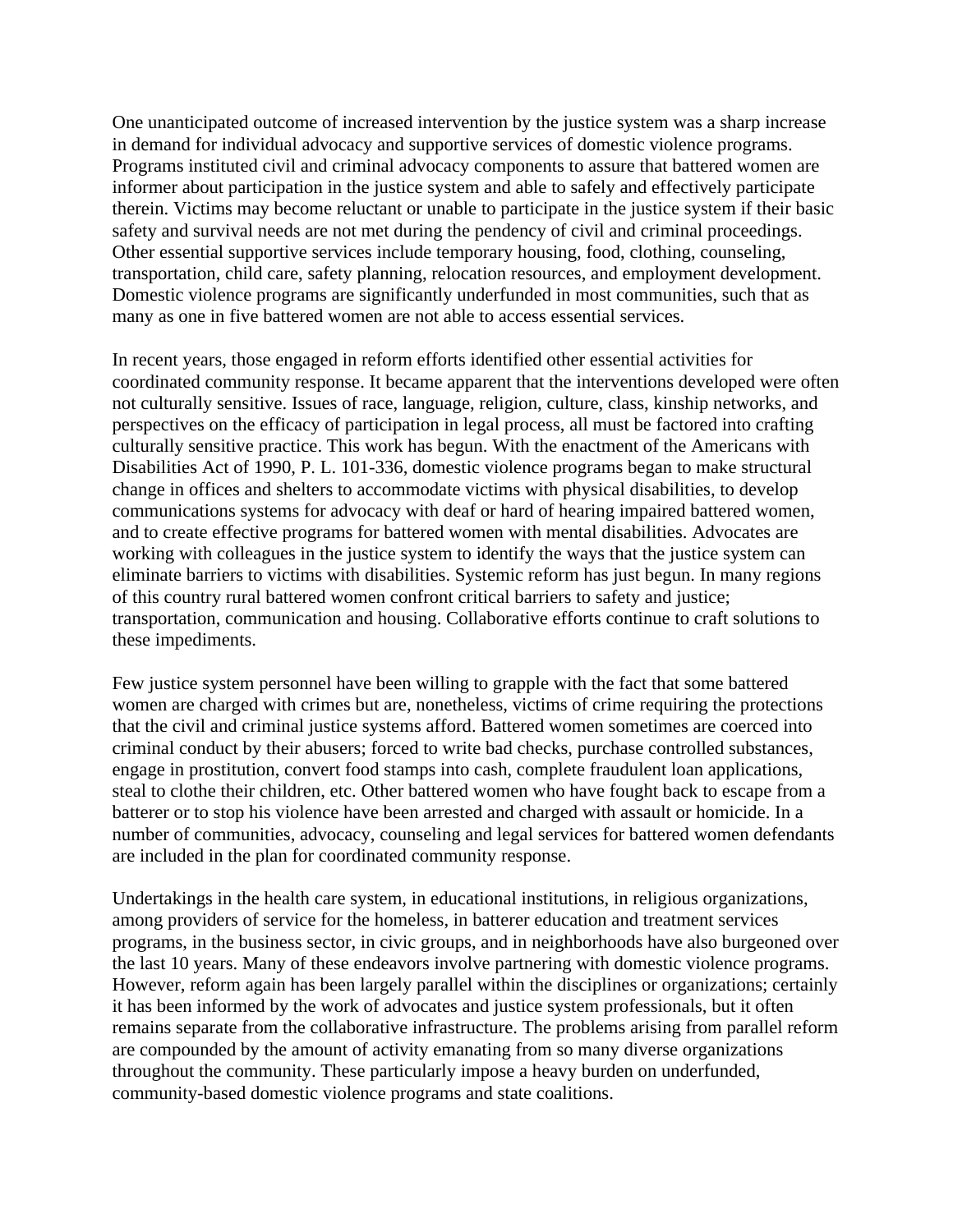Even more recently, a number of practitioners have started dialogue about primary prevention; transforming community beliefs and norms about violence against women. Prevention strategies are being forged and implemented with a vision, not merely for managing the violence and protecting its victims, but one that anticipates an end to men's coercive and violent conduct toward their partners.

Achieving coordinated community response with this magnitude of activity can be daunting, but in many communities throughout the country coordination efforts are in process.

## **Approaches to Coordinated Community Response**

Approaches to coordinated community response to domestic violence are multiple. Often several may be employed at one time in a local community or within a state. The following are examples of the most commonly utilized strategies:

**Community Partnering.** In many communities, the domestic violence program has elected to use the community partnering approach to build coordinated community response. In this model, the domestic violence program identifies a strategic plan for community action. Tasks are prioritized. The program partners with individuals and organizations in the community to work on the various initiatives in the plan. Work groups are established that are task specific and draw upon the expertise of members in the community. Work plans are developed and implemented. From planning through execution, the work is collaborative with selected actors in the community. The domestic violence program orchestrates and oversees the work undertaken.

As contrasted with other approaches, this one is decentralized by design. It readily works in many areas of the community contemporaneously. It is an approach that is accessible to professionals and other community actors who are interested in work but who are not necessarily the power brokers in the community. It also enables the diverse leadership within the domestic violence program to be fully employed rather than limiting participation to executive staff. Those engaged are likely to volunteer rather than being drafted. Thereby, team building among the work groups is facilitated. As the work groups are not public forums, problem-solving may be enhanced; public posturing and turf issues may be minimized. Community partnering does not require a formal infrastructure, and thus may be less costly and more manageable by grassroots organizations than other approaches.

Many domestic violence coalitions, as well as local domestic violence programs, utilize this model.

**Community Intervention.** Intervention projects are private sector programs designed to enhance justice system accountability to battered women. Their work includes orchestration and oversight of coordinated community initiatives related to domestic violence. The intervention program works with all sectors of the justice system (i.e., police, jail personnel, pre-trial services, prosecutors, judges, pre-sentence investigators, probation and parole,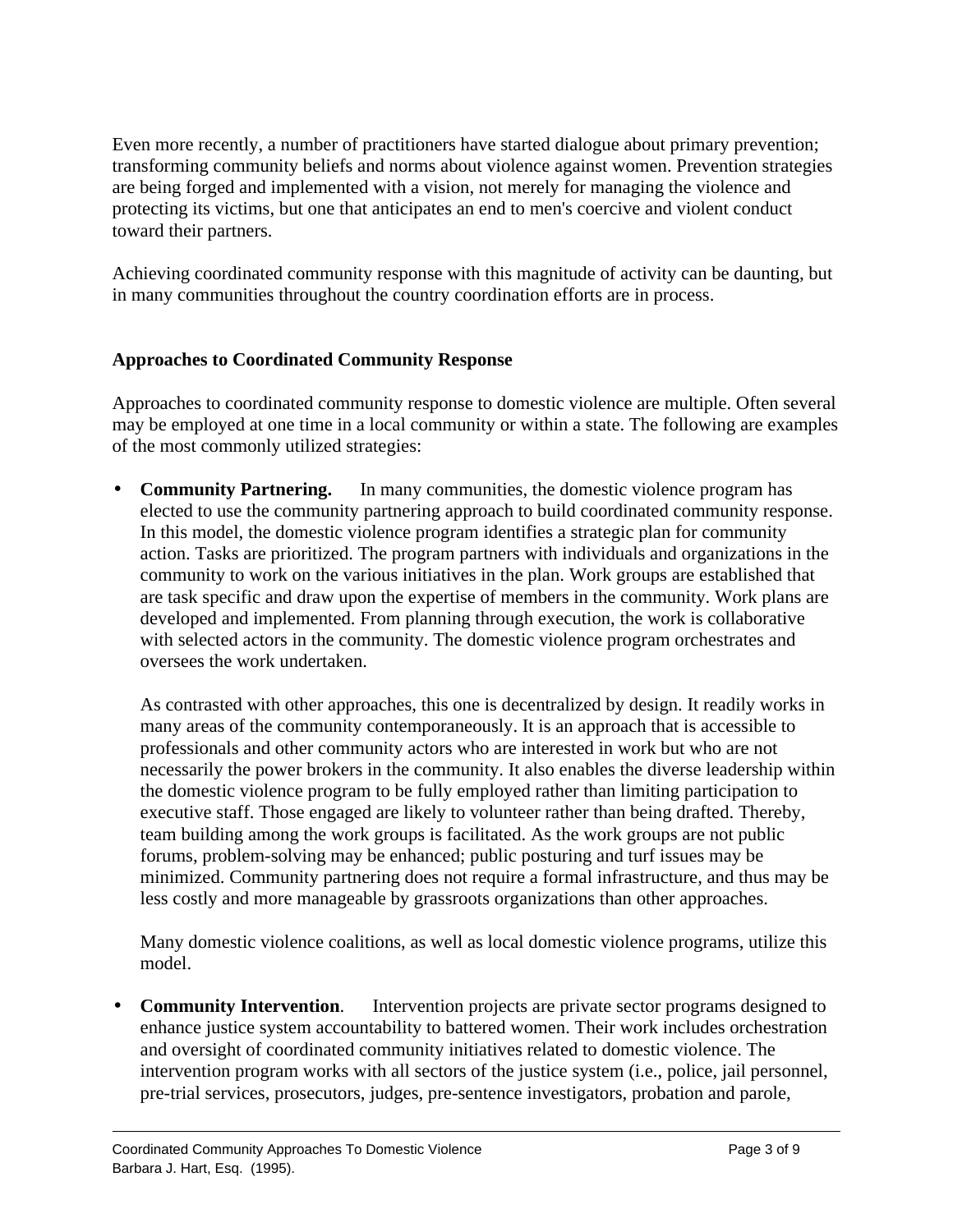corrections) and the mental health system to create an effective deterrent to domestic violence, to safeguard battered women and children and to align the community in efforts to end violence against women. Elements of the work include the development, implementation and monitoring of protocols and practice guides with each component; training of all staff in every component on domestic violence, the goals of the intervention approach and the changes in job responsibilities and methods entailed in the reform; outreach to batterers in the civil and criminal justice systems, as well as education or treatment groups based in the Duluth curriculum or others; training and monitoring of the educators or therapists working with perpetrators; tracking of batterers and automation of data retrieval on batterer status in both civil and criminal justice systems; outreach, information and referral to battered women to enhance safety and autonomy; and community education and media initiatives to transform public understanding and response to domestic violence.

Like the community partnering model undertaken by domestic violence programs, the intervention approach establishes the hub of coordinating activity in a grassroots organization. The intervention staff are charged with primary responsibility for interface between the components. They negotiate changes that are essential, as identified through feedback from the several components or their own monitoring efforts. They convene meetings of the whole as necessary. They undertake independent evaluation of systemic function and coordination and seek modifications. In many ways they serve as cheerleader to the system. The overarching principle of their work is accountability to battered women.

Intervention programs differ from partnering initiatives in that they provide direct services to batterers from entry through exit from the justice system. The foci of intervention work are cessation, surveillance and batterer education. Direct services and advocacy for battered women are sometimes provided by domestic violence programs, rather than the intervention program.

• **Task Forces or Coordinating Councils**. Task forces seek to coordinate all the components of the criminal justice system to improve justice system practice and to better communicate and collaborate in work to end violence against women.

The initial work of a task force almost invariably is an assessment of the state of criminal justice (and/or human services) practice and resources in the community, followed by a report on effective practice and systemic deficits, along with a description of recommended remedies and potential resources therefor. A task force may then develop a work plan for incremental change and elevated coordination. The promulgation of compatible and definitive protocols or guidelines for practice in each component of the justice system is often the first step in a work plan. While each agency retains the exclusive authority to develop the protocol for that component, sharing of work product with a request for feedback from the other components, particularly in terms of interface of the various components, is routinely invited. Other collaboration in training and problem-solving follows. Evaluation may be undertaken and systemic reform considered in light of the results thereof. Informal systems of communication, conflict resolution and coordination among task force participants are an important outgrowth of the formal work of the task force.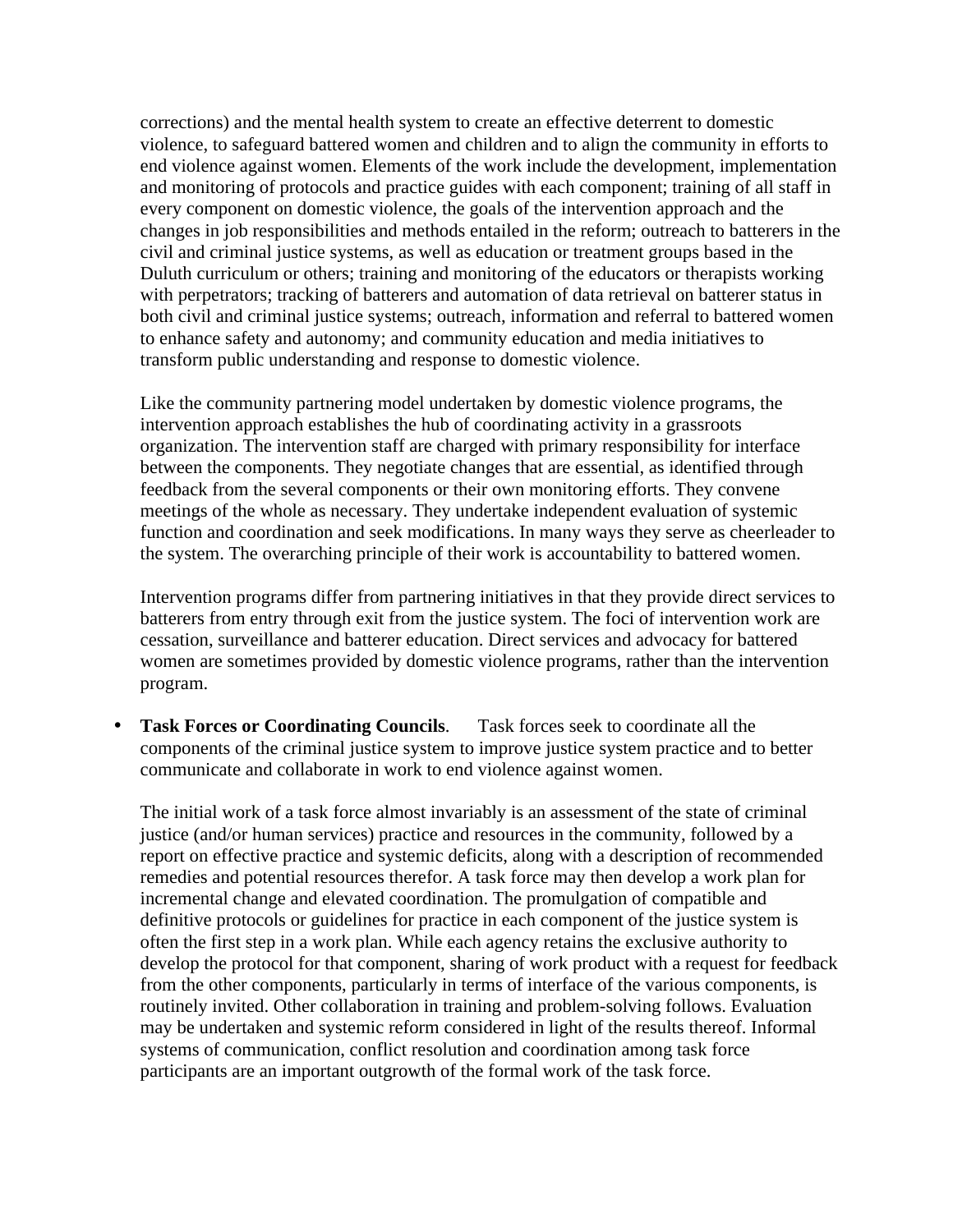- **Training and technical assistance projects.** Training and technical assistance projects are targeted at informed, improved justice and human service system practice have produced a plethora of training curricula and an almost equivalent amount of audiovisual materials. Legal advocacy training is offered in a number of states; some certify advocates and require continuing education to maintain certification. Police training manuals, court clerk handbooks, prosecution guides, bench books, pre-trial services seminars, probation workshops, correctional curricula on victims of domestic violence, electronic monitoring pamphlets, safety planning and survival skills workshops, guides to maximizing compensation and restitution, court audit tools, and innumerable other educational materials have been crafted and implemented. Training curricula for clergy, educators, health care providers, child protective service workers, public housing staff, private security firms, employers, civic groups, etc. have been developed. Media campaigns have been initiated. Clearinghouses have been established. Technical assistance projects to aid policy-makers and practitioners in the design of effective justice and human services systems have been instituted.
- **Community organizing.** Community organizing initiatives are those which invite members of the general public to actively engage in work to end violence against women. Domestic violence programs and community activists have utilized organizing strategies with the goals of enhancing safety and achieving social justice for battered women and children; objectives of community organizing are expansion of the constituency of active participants in the work, articulation of a clear, universal message that each citizen can take responsibility to end this violence, and transformation of the public discourse and consciousness about the causes of violence against women and the power of the community to end it.

Many community organizing efforts originated in domestic violence programs. Sometimes organizing addresses a discrete problem and at others it attempts to transform the consciousness and practice of the entire community. However, once organized the community team often develops a mission and tasks of its own; at which time the organizing effort is passed on to the community. Among all the coordinated community approaches, organizing projects have, perhaps, best engaged communities of color and other marginalized constituencies in full partnership in the visioning and implementation of work to end violence against women and children.

## **Overview of the evaluation literature on coordinated community response.**

The evaluation literature on coordinated community approaches is largely exploratory and preliminary. It lends support to the premise that multiple and coordinated approaches to ending domestic violence are warranted.

Data on the question of when battered women will seek outside intervention suggest that the more resources and apparent options a woman has for ending the violence, the more likely she is to act to seek intervention, to achieve protection or to leave the abuser. Thus, where a community offers multiple, viable options, it appears that the safety requirements of battered women will be better met than when a singular intervention is employed. If one defines coordinated community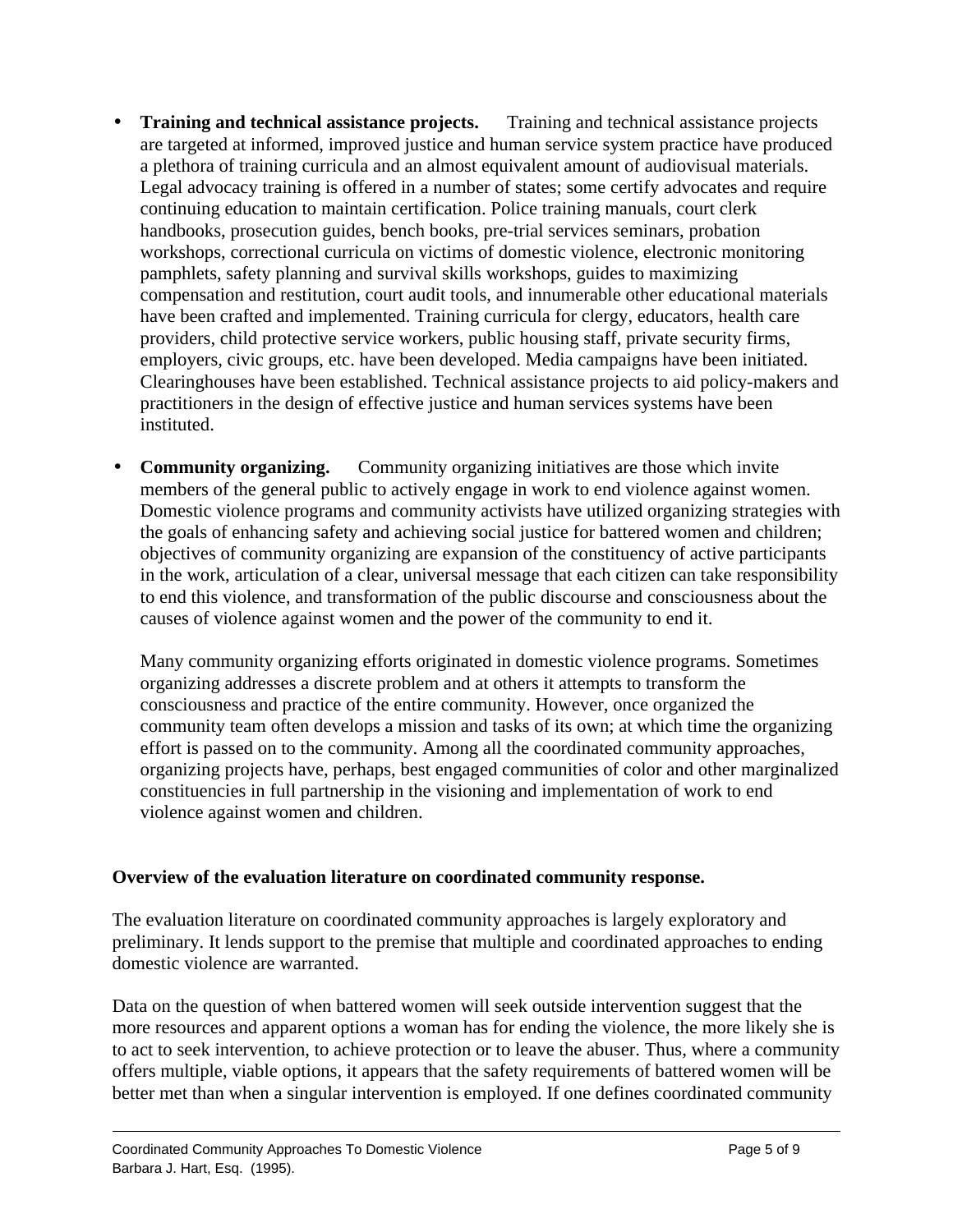response in terms of comprehensive, or at least multiple, options in the justice and human services systems, this appears to advance the goal of social justice for battered women.

It is critical to note, however, that there has been relatively little research on outcomes of individual justice system or human service system endeavors. The singular intervention of arrest has been investigated. A smaller amount of inquiry has been directed at prosecution, lawyers or the courts. A comparative treasure trove of research on batterer intervention services is now available, the results of which offer some direction for policy formulation. There is a dearth of evaluation study on advocacy and domestic violence program services and the needs of battered women seeking shelter. There is an emerging body of research on the efficacy of civil protection orders and court processes. However, it is clear that the evaluation of discrete intervention strategies has barely begun. Significant additional investigation on intervention initiatives in the justice system and community is essential, and it will inform research on coordinated community response.

### **Measuring success**.

The issues of how and what to measure in evaluating the efficacy of coordinated community approaches pose interesting questions.

• **How to effectively measure coordinated community response**. While quantitative empiricists may shudder at descriptive assessment pieces, in the field of domestic violence these practitioner inquiries have been instrumental in building theory and shaping the design of empirical work. An early, notable piece is the investigation of Finn & Colsen. The work relied on expert practitioner informants to render a broad brush picture of protection order practice. This reasoned appraisal of the intent of protection order law and the practice thereunder set the stage for significant research and policy development.

The Merryman inquiry on court, advocate and attorney practice in dedicated protection order courts may similarly inform future investigation on the design of dedicated domestic violence courts and the comparative worth of specialized, as contrasted with unified and traditional court structure and practice. There are many questions on justice system interventions in domestic violence that would also benefit from the informed reflections of expert practitioners and battered women; questions, both qualitative and quantitative, for inquiry will be clarified and expanded by this deliberative process.

Beyond this, analysis of aggregate justice system data and other data sets that may be rich, but untapped, sources of information would greatly enhance the knowledge base on domestic violence and interventions to end it. All methods of statistical data collection, federal and state, should capture gender and relationship. Technology within the justice and advocacy system must be upgraded with dispatch.

Empirical investigation is also essential. It will be enhanced both by informed reflection by practitioners and by improved statistical aggregation. Research should be retrospective, developmental and experimental. Practitioners caution that the imposition of experimental design on communities should be undertaken most judiciously. The design should foster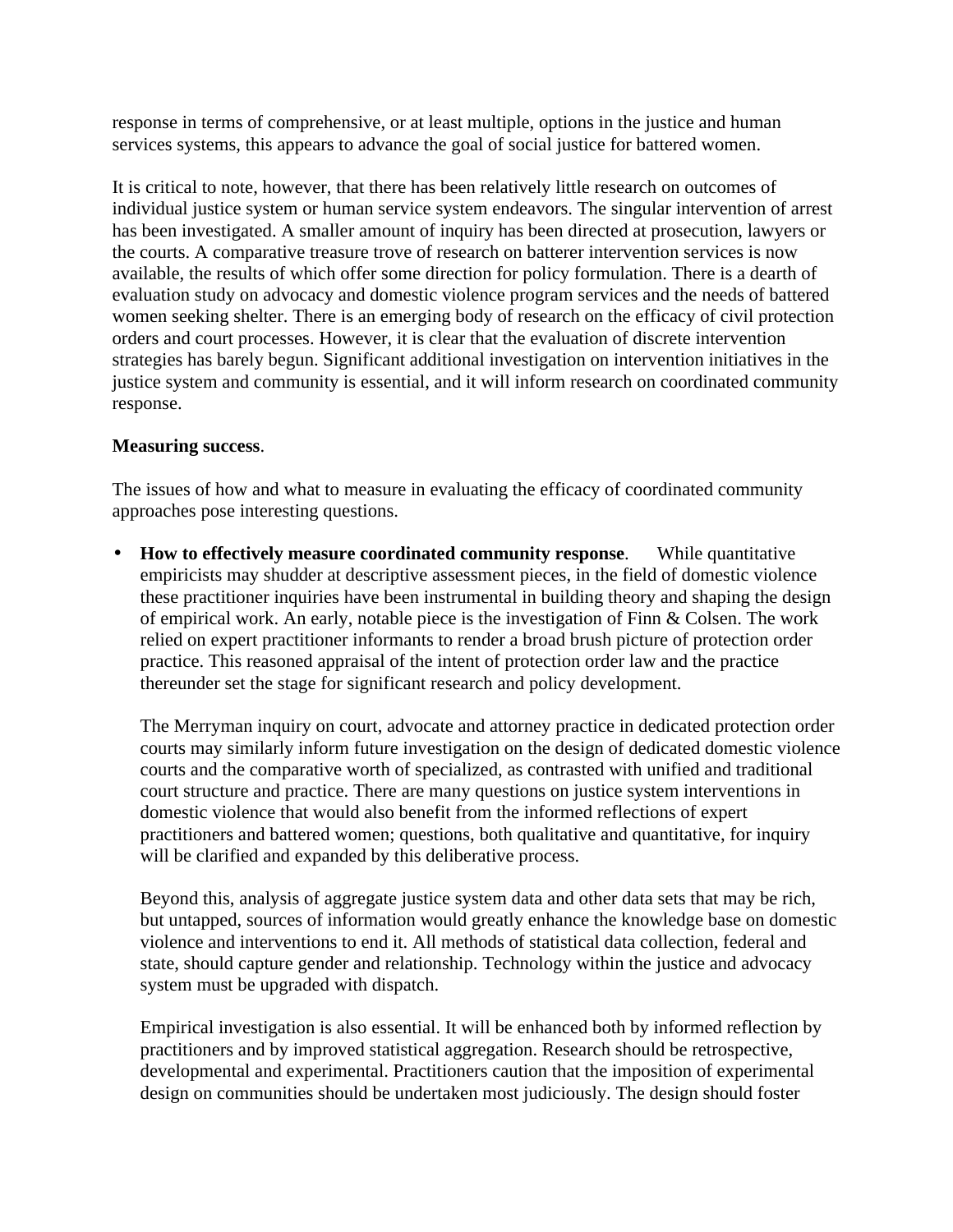coordinated community response rather than erect significant barriers between components and constituencies. Furthermore, since experimental design may have significant impact on the communities in which it is undertaken, examination of the environmental context of the experimental intervention both before and after its imposition should be employed.

• **What to measure in evaluating coordinated community response.** First and foremost, every investigation should evaluate the impact of an intervention on battered women. The impact should be measured in terms of the safety, autonomy and quality of life of battered women.

Secondarily, in measuring the impact of coordinated community response on batterers, issues of recidivism should be addressed. Research should also evaluate whether a batterer has made financial restoration to the battered woman for the losses occasioned by his violence, whether he acts as a parent in ways that eschew violence and are respectful of the battered mother, whether there has been a change in perpetrator belief systems about domestic violence, and whether the abuser acts to end violence against women in his social and work life.

Issues of race, class and culture must be carefully incorporated in research on coordinated community approaches to ending domestic violence. Reporting of the results should be crafted in such a manner that informs social change rather than reinforcing cultural and institutional bias.

Evaluation of individual components of coordinated community response to domestic violence should be undertaken, as well as investigation of the effectiveness of the entire community approach. Issues of systemic readiness for the interventions proposed, change in practice and procedures, fit between the changes adopted by various components, interface or communication between the systems and with the community, availability of advocacy and support services, leadership of advocates and battered women in the design and implementation, change in public discourse, and impact on battered women, batterers and the community should be examined. Essential components of a coordinated community response in various communities, e.g. metropolitan, urban, suburban, rural and tribal communities, as well as in specific communities of color and diverse culture, class and religion, should be identified. Comparative efficacy of the various approaches might also be evaluated.

A number of additional questions should be answered. It is critical that careful study be undertaken on whether "separation assault" occurs, how it is different from domestic violence before separation and after the batterer relinquishes perceived ownership of the battered woman, the dangers it poses and the specialized interventions that may be critical to avert severe or lethal violence during the time that the battered woman is separating from the batterer.

Investigation of risk-markers for severe or lethal assault by batterers is essential. Research on the effectiveness of specialized interventions by the justice system once life-imperiling riskmarkers appear should be undertaken.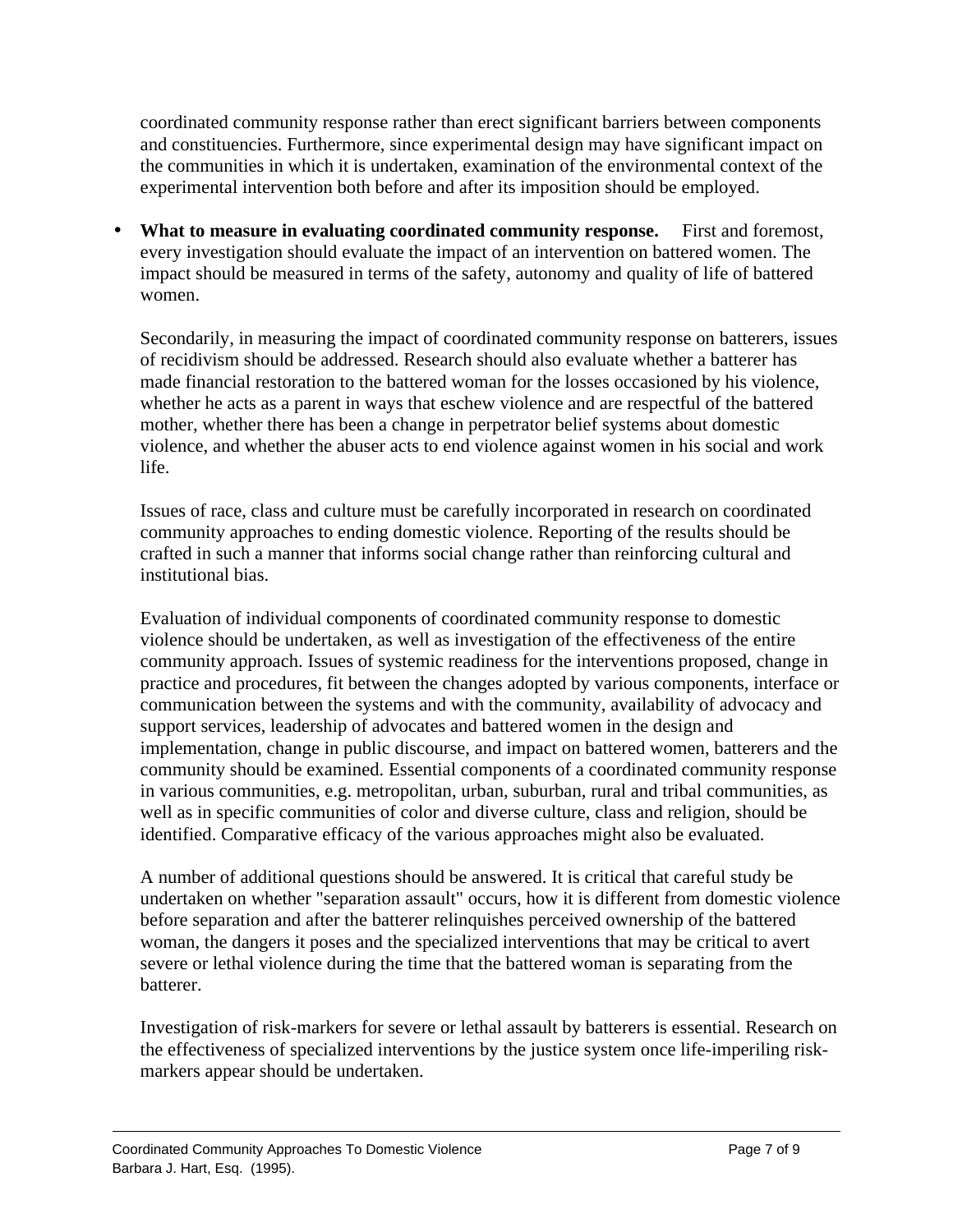Practitioners throughout justice and human services agencies have begun to engage in "safety planning" with battered women to assist them in strategically assessing danger and identifying action steps possible to avoid life-imperiling assault. Studies on the utility of "safety planning" should be initiated.

**Building collaborative investigative processes.** Over the course of the last 10 years significant dialogue has been forged between practitioners and researchers about interventions to end domestic violence, research questions and both short and long-term research agendas, methods of investigation, measurement issues, ethics of research and intervention, analyzing data, developing reports on the research, crafting practice modifications in light of the results, dissemination and community education strategies, and building bridges between practitioners and academe. In many of these discussions the principle of evaluating our work in light of its impact, beneficial or adverse, on safety, autonomy and social justice for battered women has been articulated. Through this process of collaborative research many of the questions raised by advocates, practitioners and policy-makers are now being answered.

Collaborative initiatives within the justice and human services systems and between practitioners and researchers will well serve the critical social imperative to end violence against women. As we seek to institutionalize coordinated community approaches to end domestic violence, we should also endeavor to institutionalize collaboration between the practice and research communities.

### **People offering input and assistance, whose views may differ from the writer and whose assistance does not imply endorsement:**

- Judge Ronald B. Adrine, Ohio, Cleveland Municipal Court
- Judith Armatta, Esq., Oregon, Coalition Against Sexual and DomesticViolence
- Batterer Intervention Services Network of Pennsylvania
- Richard A. Berk, Ph.D., California, Department of Environment and Society, UCLA
- Lee H. Bowker, Ph.D., California, Dean, College of Behavioral and Social Sciences, Humboldt State University
- Jill Davies, Esq., Connecticut, Legal Aid Society of Hartford County
- Sandra Dempsey, Pennsylvania, Physicians for Social Responsibility
- Jeffrey L. Edleson, Minnesota, Professor, University of Minnesota School of Social Work
- Judge Leonard Edwards, California, Superior Court of Santa Clara County